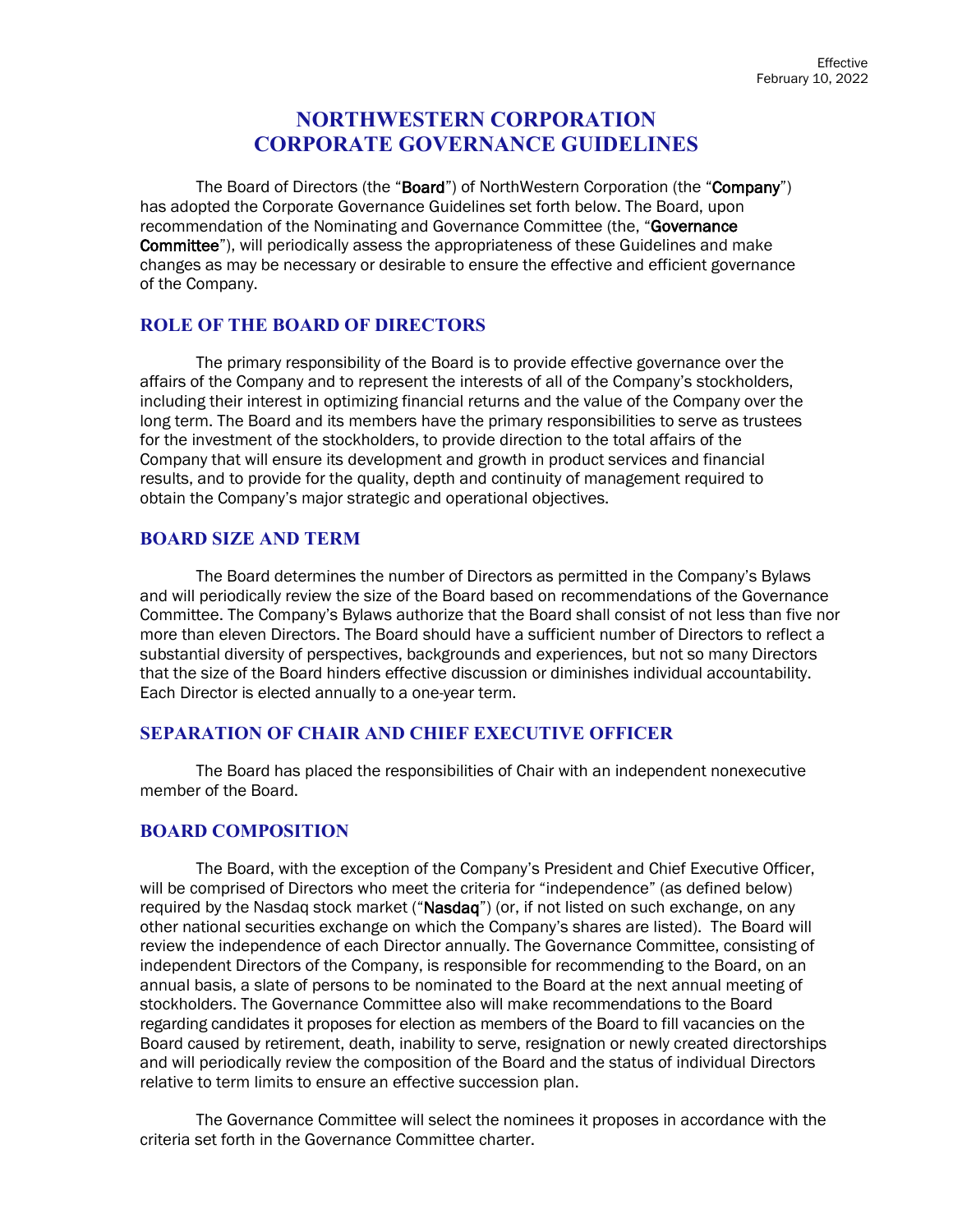### **DIRECTOR INDEPENDENCE**

A Director will be considered independent if he or she (a) qualifies as "independent" under Nasdaq (or, if not listed on such exchange, on any other national securities exchange on which the Company's shares are listed)standards and any applicable laws, and (b) has never been (i) an employee of the Company or any of its subsidiaries; (ii) is not a close relative of any management employee of the Company; (iii) provides no services to the Company, or is not employed by any firm providing major services to the Company, other than as a Director, and (iv) receives no compensation from the Company other than Director fees and benefits.

### **DIRECTOR QUALIFICATIONS**

In nominating new Directors, the Governance Committee should consider a broad diversity of individuals who can add value to the strategic policymaking and oversight responsibilities of the Board and provide skills and personal experiences that add to and complement the skills, experience and background of existing Directors and are needed to achieve the Company's corporate objectives.

The Governance Committee Charter details the qualifications the Governance Committee should consider for each new Director candidate.

### **DIRECTOR RESPONSIBILITIES**

The basic responsibility of the Directors is to exercise their business judgment to act in what they reasonably believe to be in the best interests of the Company and its stockholders. In discharging that obligation, Directors may reasonably rely on information provided by the Company's senior executives and its outside advisors and auditors.

Directors are expected to attend annual meetings of stockholders, Board meetings and meetings of committees on which they serve, and they are frequently called upon for advice and counsel between formal meetings. Information and data that are important to the Board's understanding of the business to be conducted at a Board or committee meeting will generally be distributed in writing to the Directors before the meeting, and Directors should review these materials in advance of the meeting. Each Director is encouraged and expected to ask questions of and raise issues with management to ensure the conduct of careful and cautious oversight.

### **DIRECTOR ACCESS TO MANAGEMENT AND INDEPENDENT ADVISORS**

Directors will have full and free access to management of the Company. The Directors will work cooperatively with management to ensure that any such contact is not disruptive to the business operations of the Company. The Board and its committees have the right to retain independent counsel, accountants or other advisors to fulfill their responsibilities.

### **DIRECTOR COMPENSATION**

The Human Resources Committee will annually review the form and amount of Director compensation, and recommend to the Board for final approval such form and amount of Director Compensation. The Board's philosophy is that a portion of Director compensation be equity based, and the Board shall maintain minimum stock ownership guidelines for Directors.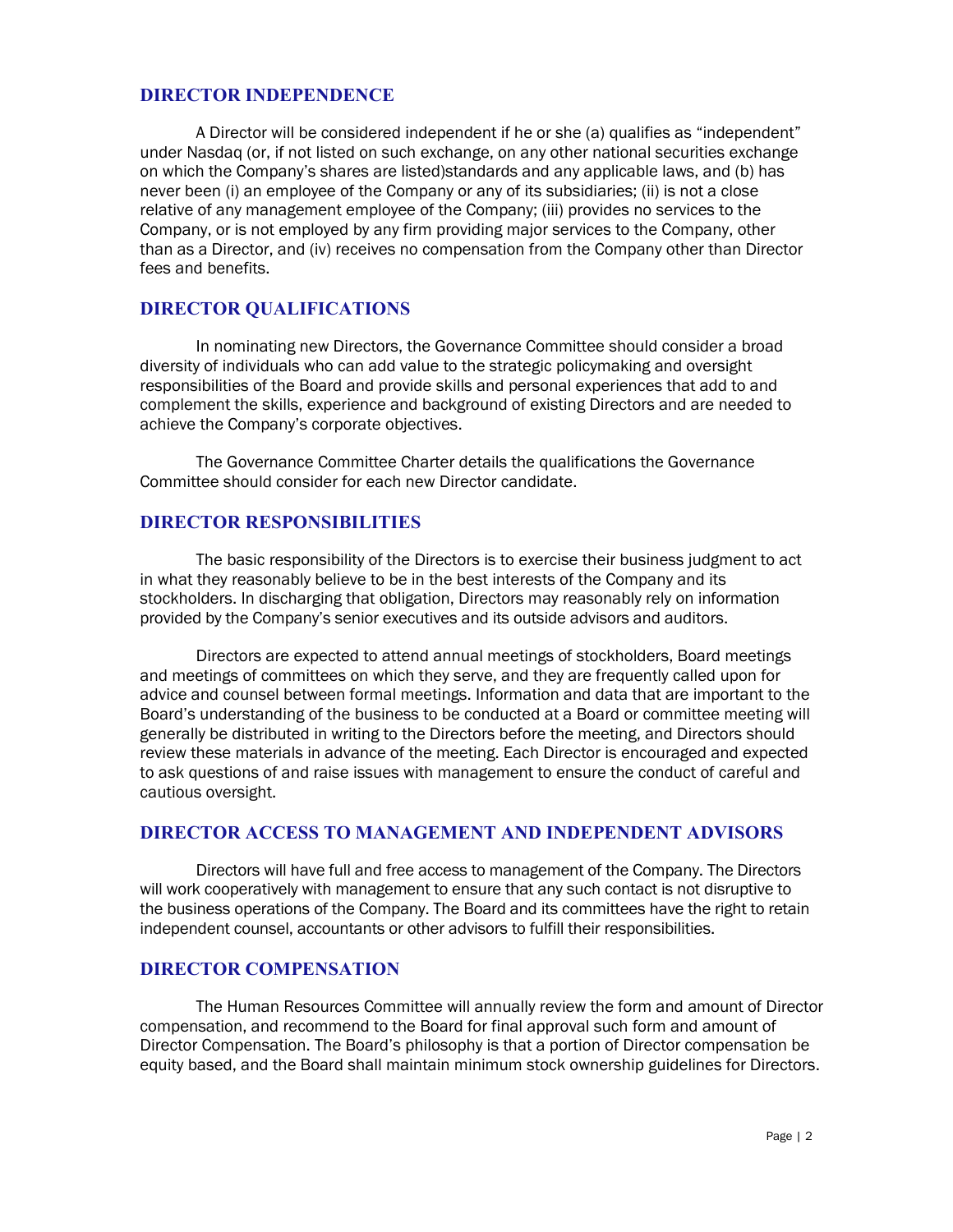### **DIRECTOR ORIENTATION AND CONTINUING EDUCATION**

The Board and management will conduct a comprehensive orientation process for new Directors to become familiar with the Company's vision, strategic direction, core values including its Code of Conduct and Ethics, financial matters, corporate governance practices and other key policies and practices through a review of background material, meetings with senior management and visits to Company facilities. The Board also recognizes the importance of continuing education for its Directors and is committed to provide such education in order to improve both Board and committee performance. The Board acknowledges that Director continuing education may be provided in a variety of different forms including external or internal education programs, presentations or briefings on particular topics, educational materials, meetings with key management and visits to the Company's facilities. It is the responsibility of the Governance Committee to advise the Directors about their continuing education on subjects that would assist them in discharging their duties, including leading-edge corporate governance issues. Directors are encouraged to attend, at the Company's expense, continuing education programs sponsored by educational and other institutions, subject to any continuing education guidelines the Governance Committee may adopt from time to time.

### **COMMITTEES OF THE BOARD**

The Board currently has four committees: the Audit Committee, the Governance Committee, the Safety, Environmental, Technology, and Operations Committee, and the Human Resources Committee. Members of these committees will meet the independence requirements of Nasdaq (or, if not listed on such exchange, on any other national securities exchange on which the Company's shares are listed) and any applicable requirements of the Securities and Exchange Commission. The charters of the Audit Committee, the Governance Committee, and the Human Resources Committee will meet the requirements of Nasdaq (or, if not listed on such exchange, on any other national securities exchange on which the Company's shares are listed) and any applicable requirements of the Securities and Exchange Commission. The Board may, from time to time, establish or maintain additional committees as necessary or appropriate.

#### **ASSIGNMENT OF COMMITTEE MEMBERS**

The Governance Committee is responsible for recommending to the Board the appointment of Directors as members and chairpersons of committees of the Board. The Governance Committee shall consider rotating committee members and chairpersons periodically, in order to expose Directors to the varied aspects of the business of the Company.

### **BOARD MEETING AGENDAS**

Company management will work with the chairperson to establish the agenda for each Board meeting. Each Director may suggest the inclusion of items on the agenda. Each Director may raise at any Board meeting subjects that are not on the agenda for that meeting. The Board will review the Company's long-term strategic plans and the principal issues that the Company will face in the future during at least one Board meeting each year.

# **COMMITTEE MEETING AGENDAS**

The chairperson of each committee, in consultation with the other committee members and appropriate officers of the Company, will establish the agenda for each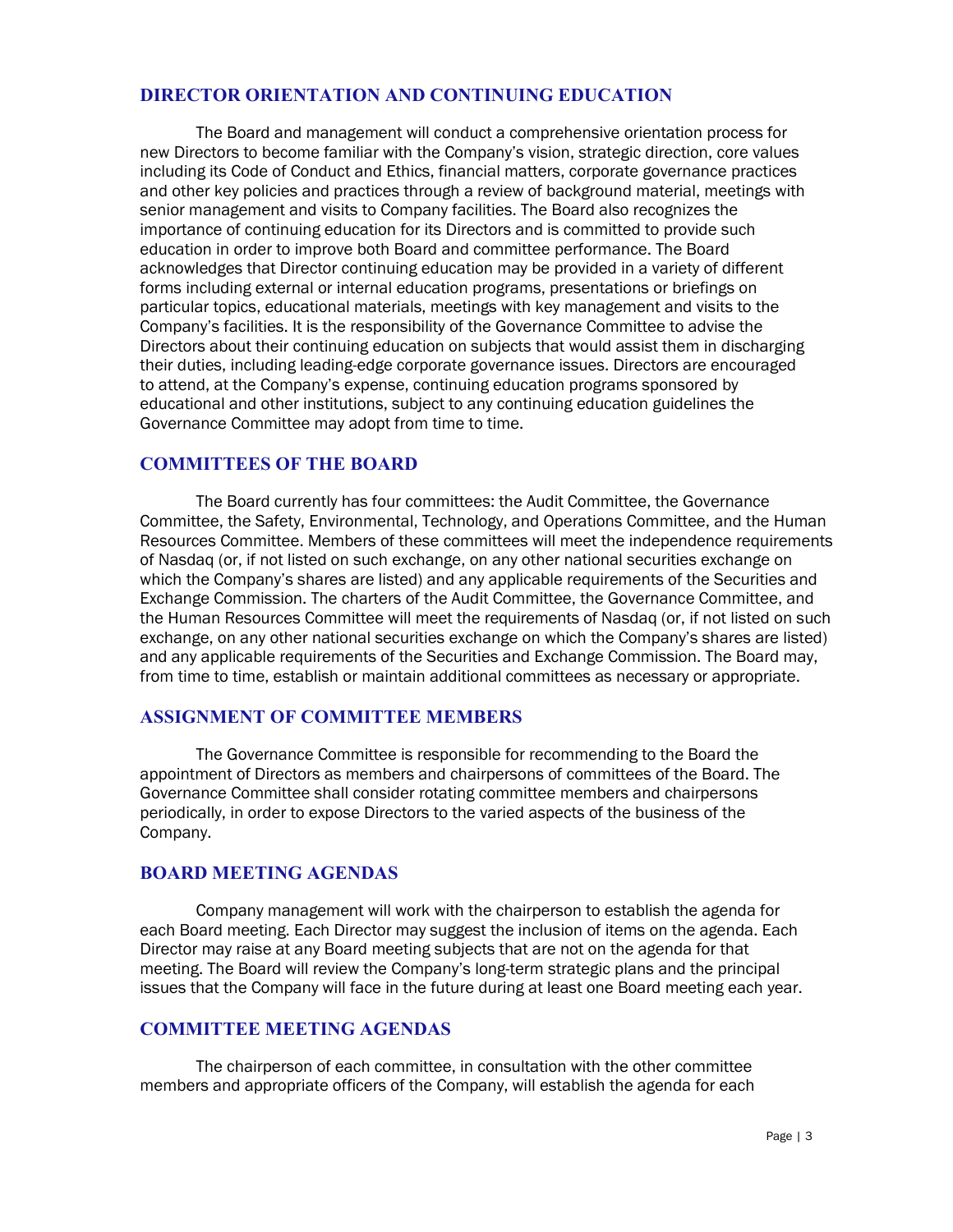meeting of such committee. Directors are encouraged to suggest topics for inclusion on the agendas.

#### **EXECUTIVE SESSIONS**

The non-management Directors will meet in executive session at least twice each calendar year without members of management present. In the event that the nonmanagement Directors of the Board include individuals who are not "independent" under the rules of Nasdaq (or, if not listed on such exchange, on any other national securities exchange on which the Company's shares are listed), the independent Directors shall meet at least annually without such non-independent, non-management Directors or any management Directors present. Any Director may request an executive session at any Board meeting.

### **ANNUAL PERFORMANCE EVALUATION OF THE BOARD AND COMMITTEES**

An annual self-evaluation will be performed to determine whether the Board and committees are functioning effectively. The Governance Committee will receive comments from all Directors and report to the Board the results of the self-evaluation. The Board and each committee will discuss their individual results at their meetings and focus on areas in which the Board and/or committees could improve.

# **CRITERIA FOR CONTINUED BOARD MEMBERSHIP**

#### *Service on Other Boards*

Directors may serve on other boards, *provided* that such service does not conflict with their service on the Company's Board, and are expected to inform the Governance Committee before accepting a position on another public company board. If the Director is actively employed, he or she should not serve on more than three other boards of public companies (excluding subsidiaries of the Company) in addition to the Company's Board, and if the Director is retired, he or she should not serve on more than five other boards of public companies in addition to the Company's Board unless such service is approved by the Governance Committee.

#### *Term Limits*

A Non-employee Director will not stand for re-election if he or she has completed 15 years of service on the Company's Board, unless the Board determines his or her continued service would be advantageous for the Company.

#### *Majority Vote Policy*

In an election in which the number of nominees does not exceed the number of vacancies, any nominee for Director who receives a greater number of votes "withheld" from his or her election than votes "for" such election (a "Majority Withheld Vote") shall promptly tender his or her resignation following certification of the shareholder vote.

The Governance Committee shall promptly consider the resignation offer, and a range of possible responses based on the circumstances that led to the Majority Withheld Vote, if known, and make a recommendation to the Board. The Board will act on the Governance Committee's recommendation within 90 days following certification of the shareholder vote.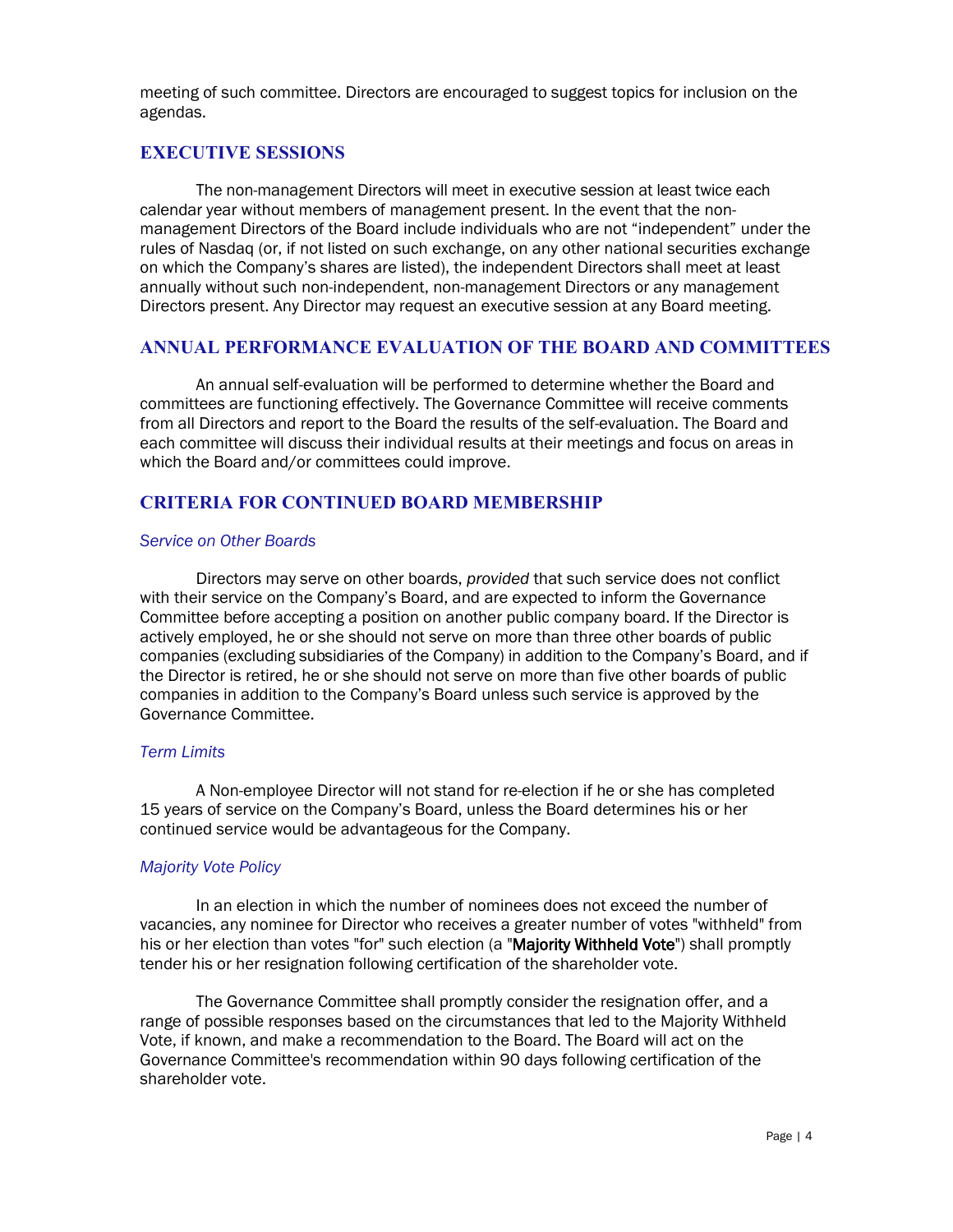Thereafter, the Board will promptly disclose its decision-making process and decision regarding whether to accept the Director's resignation offer (or the reason(s) for rejecting the resignation offer, if applicable) in a Form 8-K furnished to the Securities and Exchange Commission.

Any Director who tenders his or her resignation pursuant to this provision shall not participate in the Governance Committee's recommendation or Board action regarding whether to accept the resignation offer.

However, if each member of the Governance Committee received a Majority Withheld Vote at the same election, then the independent Directors who did not receive a Majority Withheld Vote shall appoint a committee amongst themselves to consider the resignation offers and recommend to the Board whether to accept them.

However, if the only Directors who did not receive a Majority Withheld Vote in the same election constitute three or fewer Directors, all Directors may participate in the action regarding whether to accept the resignation offers.

### **STOCK OWNERSHIP GUIDELINES**

#### *Non-employee Directors*

Within five years of beginning service on the Board (or becoming subject to a new stock ownership guideline) and thereafter, each non-employee Director is expected to retain common stock and/or deferred stock units with of value equivalent to at least five times his or her annual Board chair or Board member cash retainer (but not committee chair or committee member retainers).

#### *Company Officers*

Officers are expected to meet and maintain a required stock ownership level as set forth in the table below. Any officer who has not met his or her expected stock ownership level will be restricted from selling stock, absent a hardship and Board approval.

| <b>Position</b>                  | <b>Expected Stock</b><br><b>Ownership Level</b><br>(Multiple of Base Salary) |
|----------------------------------|------------------------------------------------------------------------------|
| <b>CEO</b>                       | 6                                                                            |
| President & COO                  | 5                                                                            |
| VP & CFO                         |                                                                              |
| VP & General Counsel             | 3                                                                            |
| VP - Distribution                | З                                                                            |
| Other VPs                        | 2                                                                            |
| Chief Audit & Compliance Officer |                                                                              |

### **ANNUAL PERFORMANCE EVALUATION OF THE CHIEF EXECUTIVE OFFICER**

The Chief Executive Officer's performance will be evaluated annually. The Board has delegated this responsibility to the Human Resources Committee. The Human Resources Committee will consult with the Board on the evaluation of the Chief Executive Officer.